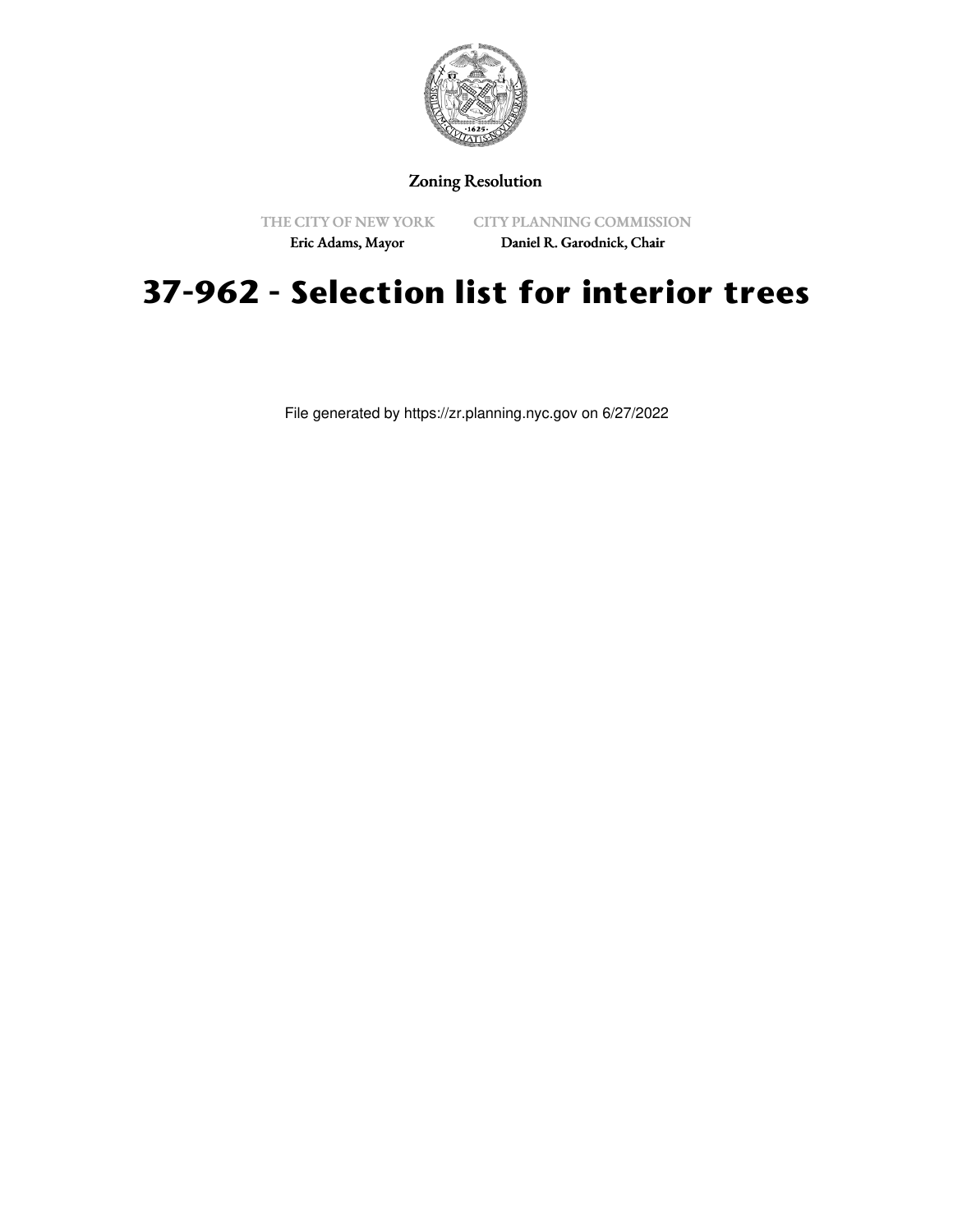## **37-962 - Selection list for interior trees**

## LAST AMENDED

4/22/2009

| <b>BOTANICAL NAME</b>         | <b>COMMON NAME</b>         |
|-------------------------------|----------------------------|
| Acer rubrum                   | Red Maple <sup>1</sup>     |
| Acer saccharinum              | Silver Maple <sup>1</sup>  |
| Acer x freemanii              | Freeman Maple <sup>1</sup> |
| Catalpa speciosa              | Northern Catalpa           |
| Celtis occidentalis           | Hackberry                  |
| Celtis laevigata              | Sugar Hackberry            |
| Eucommia ulmoides             | Hardy Rubber Tree          |
| Fraxinus americana            | American Ash <sup>1</sup>  |
| Fraxinus excelsior            | European Ash <sup>1</sup>  |
| Fraxinus pennsylvanica        | Green $\text{Ash}^1$       |
| Gleditsia triacanthos inermis | Honeylocust                |
| Ginkgo biloba                 | Ginkgo                     |
| Gymnocladus dioicus           | Kentucky Coffeetree        |
| Juglans nigra                 | <b>Black Walnut</b>        |
| Larix decidua                 | European Larch             |
| Larix laricina                | American Larch             |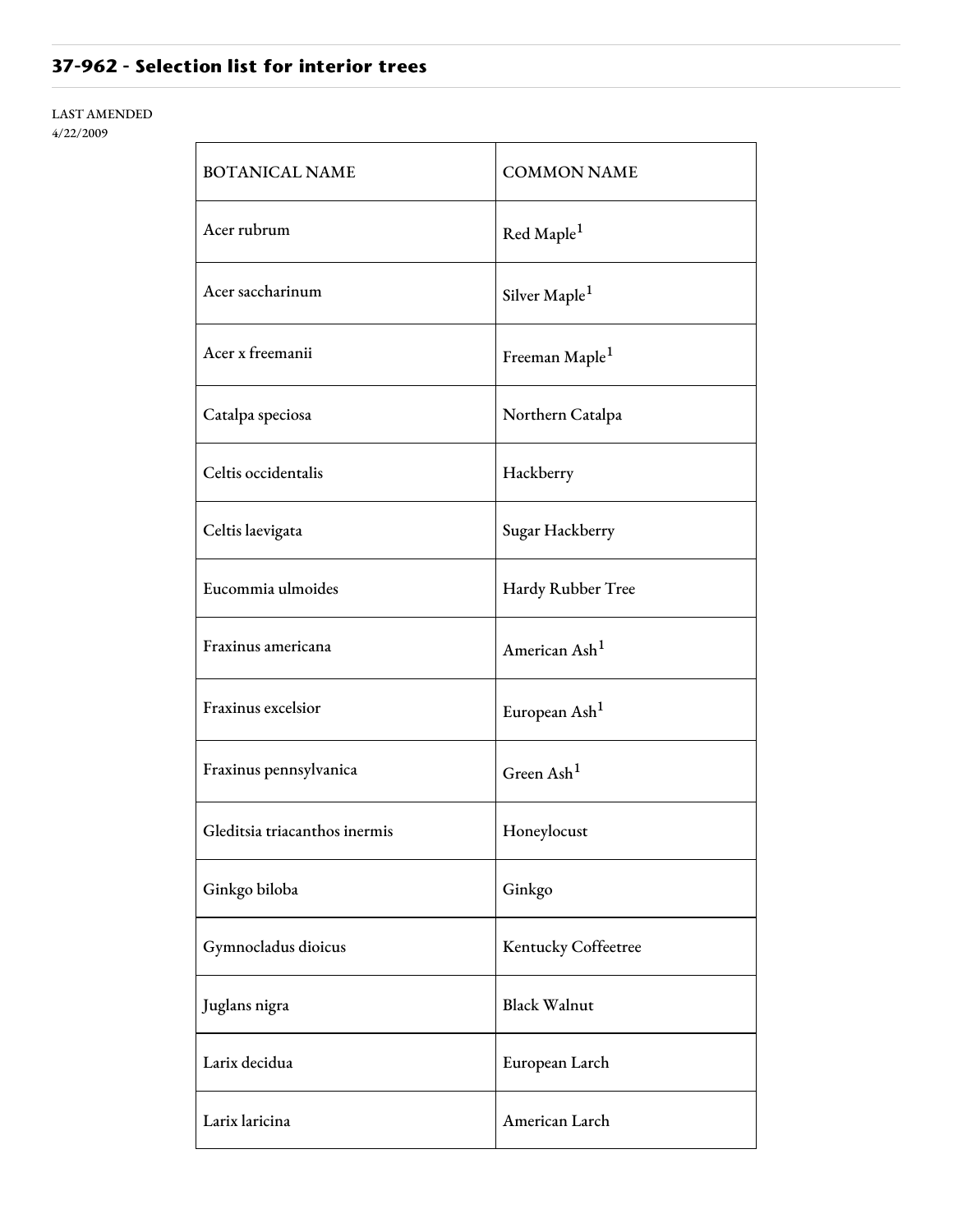| Liquidambar styraciflua      | Sweetgum                       |
|------------------------------|--------------------------------|
| Liriodendron tulipifera      | <b>Tulip Tree</b>              |
| Metasequoia glyptostroboides | Dawn Redwood                   |
| Nyssa sylvatica              | Tupelo                         |
| Platanus occidentalis        | American Sycamore              |
| Platanus x acerifolia        | <b>London Planetree</b>        |
| Pyrus calleryana             | Callery Pear <sup>3</sup>      |
| Quercus bicolor              | Swamp White Oak                |
| Quercus imbricaria           | Shingle Oak                    |
| Quercus palustris            | Pin Oak                        |
| Quercus phellos              | Willow Oak                     |
| Quercus rubra                | Northern Red Oak               |
| Taxodium distichum           | Baldcypress                    |
| Ulmus americana              | American Elm <sup>1,2</sup>    |
| Ulmus carpinifolla           | Smooth-leaf Elm <sup>1,2</sup> |
| Ulmus parvifolla             | Lace Bark Elm <sup>1,2</sup>   |
| Styphnolobium japonicum      | Scholar Tree                   |
| Tilia americana              | Basswood/American Linden       |
| Zelkova serrata              | Japanese Zelkova               |